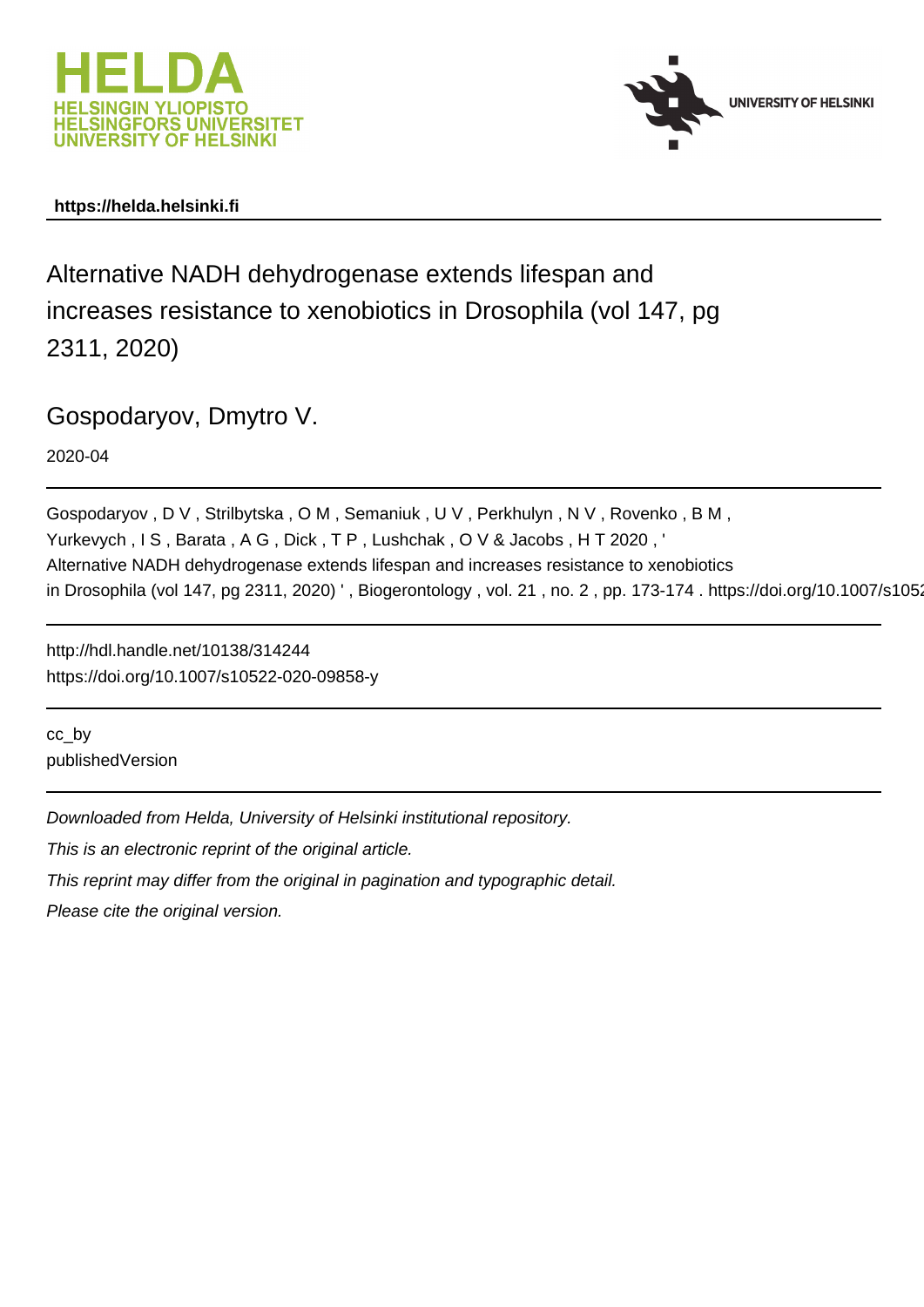## **CORRECTION**



## Correction to: Alternative NADH dehydrogenase extends lifespan and increases resistance to xenobiotics in Drosophila

Dmytro V. Gospodaryov **D** · Olha M. Strilbytska · Uliana V. Semaniuk · Natalia V. Perkhulyn · Bohdana M. Rovenko · Ihor S. Yurkevych · Ana G. Barata · Tobias P. Dick · Oleh V. Lushchak · Howard T. Jacobs

Published online: 27 January 2020 © The Author(s) 2020

## Correction to: Biogerontology

https://doi.org/10.1007/s10522-019-09849-8

The article Alternative NADH dehydrogenase extends lifespan and increases resistance to xenobiotics in Drosophila, written by Dmytro V. Gospodaryov, Olha M. Strilbytska, Uliana V. Semaniuk, Natalia V. Perkhulyn, Bohdana M. Rovenko, Ihor S. Yurkevych, Ana G. Barata, Tobias P. Dick, Oleh V. Lushchak and Howard T. Jacobs, was originally published electronically on the publisher's internet portal on 20 November 2019 without open access. With the author(s)' decision to opt for Open Choice the copyright of the article changed on 27 January 2020 to  $\odot$  The Author(s) 2020 and the article is forthwith distributed under a Creative Commons Attribution 4.0 International License [\(https://creativecommons.org/](https://creativecommons.org/licenses/by/4.0/) [licenses/by/4.0/](https://creativecommons.org/licenses/by/4.0/)), which permits use, sharing, adaptation, distribution and reproduction in any medium or format, as long as you give appropriate credit to the original author(s) and the source, provide a link to the Creative Commons licence, and indicate if changes were made. The original article has been corrected.

The original article can be found online at [https://](https://doi.org/10.1007/s10522-019-09849-8) [doi.org/10.1007/s10522-019-09849-8](https://doi.org/10.1007/s10522-019-09849-8).

D. V. Gospodaryov - O. M. Strilbytska - U. V. Semaniuk - N. V. Perkhulyn - B. M. Rovenko - I. S. Yurkevych - O. V. Lushchak Department of Biochemistry and Biotechnology, Vasyl

Stefanyk Precarpathian National University, Ivano-Frankivsk, Ukraine

D. V. Gospodaryov (⊠)

Department of Biochemistry and Biotechnology, Faculty of Natural Sciences, Vasyl Stefanyk Precarpathian National University, 57 Shevchenko Str., Ivano-Frankivsk 76018, Ukraine e-mail: dmytro.hospodarov@pu.if.ua

Present Address: B. M. Rovenko Department of Biosciences, Institute of Biotechnology, University of Helsinki, Helsinki, Finland

A. G. Barata - T. P. Dick Division of Redox Regulation, DKFZ-ZMBH Alliance, German Cancer Research Center (DKFZ), Heidelberg, Germany

H. T. Jacobs Faculty of Medicine and Health Technology, Tampere University, Tampere, Finland